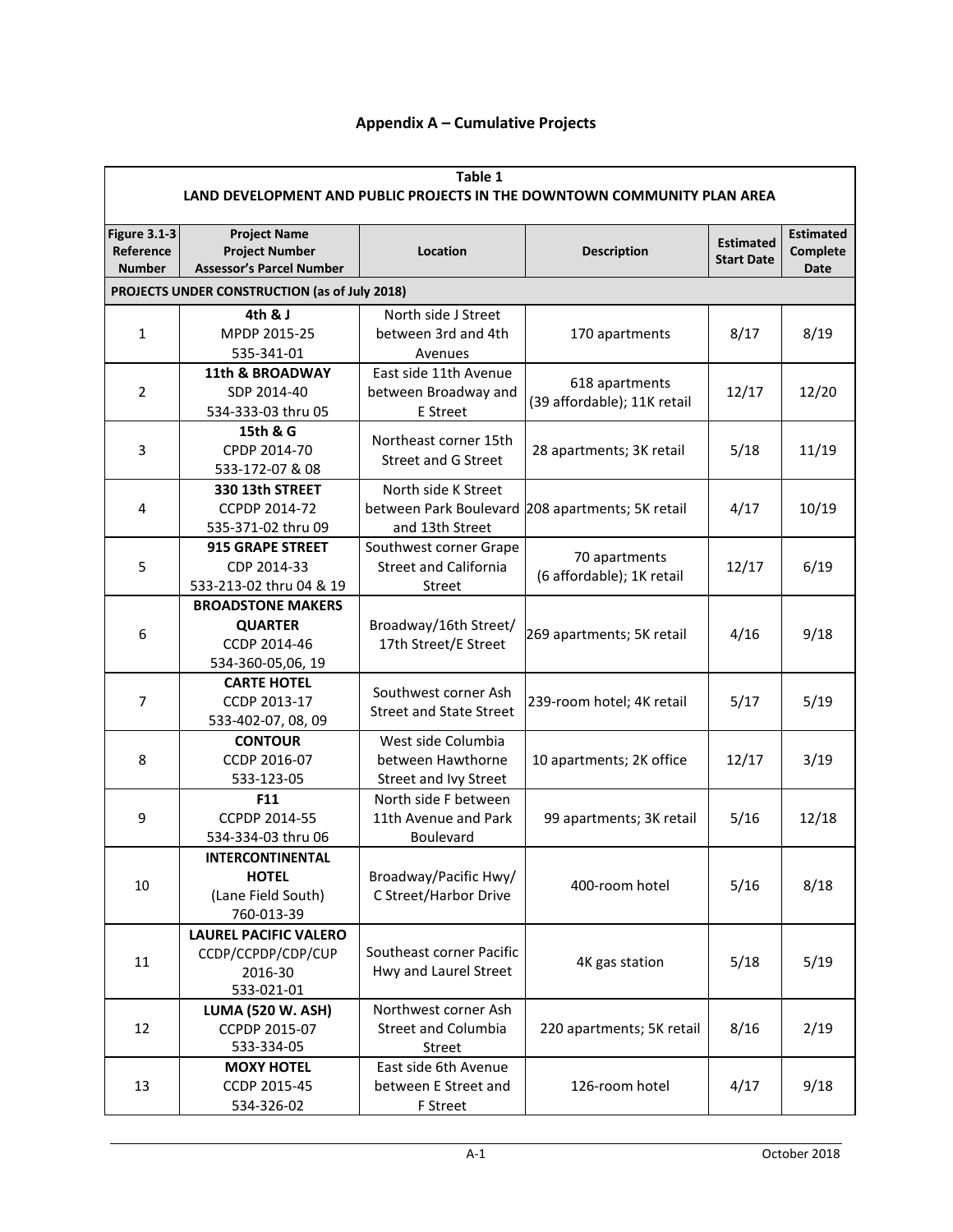| Table 1<br>LAND DEVELOPMENT AND PUBLIC PROJECTS IN THE DOWNTOWN COMMUNITY PLAN AREA |                                                                                           |                                                                         |                                                                                                                                    |                                       |                                      |  |  |  |
|-------------------------------------------------------------------------------------|-------------------------------------------------------------------------------------------|-------------------------------------------------------------------------|------------------------------------------------------------------------------------------------------------------------------------|---------------------------------------|--------------------------------------|--|--|--|
| <b>Figure 3.1-3</b><br>Reference<br><b>Number</b>                                   | <b>Project Name</b><br><b>Project Number</b><br><b>Assessor's Parcel Number</b>           | Location                                                                | <b>Description</b>                                                                                                                 | <b>Estimated</b><br><b>Start Date</b> | <b>Estimated</b><br>Complete<br>Date |  |  |  |
| 14                                                                                  | <b>NOOK EAST VILLAGE</b><br>CCDP/CCPDP 2016-18<br>535-396-11, 12                          | Northwest corner 15th<br><b>Street and K Street</b>                     | 91 apartments<br>6/17<br>(90 affordable); 2K retail                                                                                |                                       | 12/18                                |  |  |  |
| 15                                                                                  | <b>PARK + MARKET</b><br>CCDP/CCPDP/SDP 2016-<br>15<br>535-134-14                          | Park Boulevard/11th<br>Avenue/Market Street/<br>G Street                | 427 apartments<br>(85 affordable); 50K office;<br>21K retail                                                                       | 7/17                                  | 7/20                                 |  |  |  |
| 16                                                                                  | <b>PARK 12</b><br>(BALLPARK VILLAGE)<br>CCPDP 2012-21<br>535-563-38                       | Park Boulevard/Imperial<br>Avenue/12th Street/<br><b>Library Circle</b> | 720 apartments<br>(27 affordable); 55K retail                                                                                      | 5/15                                  | 12/18                                |  |  |  |
| 17                                                                                  | <b>PINNACLE AT THE PARK -</b><br><b>PHASE 2</b><br>CCDP 2011-06<br>535-391-07, 12 thru 15 | Island Avenue/J Street/<br>14th Street/15th Street                      | 451 apartments<br>(25 affordable); 9K retail                                                                                       | 6/16                                  | 6/19                                 |  |  |  |
| 18                                                                                  | <b>SAVINA</b><br>(KETTNER & ASH)<br>CDP 2011-14<br>533-392-03, 05, 07                     | Southwest corner Kettner<br>Blvd/Ash Street                             | 285 condominiums; 12K<br>retail                                                                                                    | 3/16                                  | 3/19                                 |  |  |  |
| 19                                                                                  | <b>THE BEACON</b><br>CCDP/CCPDP 2016-19<br>534-210-12                                     | South side C Street<br>between 14th and 15th<br><b>Streets</b>          | 44 apartments<br>(43 affordable)                                                                                                   | 5/18                                  | 12/19                                |  |  |  |
| 20                                                                                  | THE BLOCK<br>CCPDP 2015-11(A)<br>534-185-01 thru 10 & 14                                  | C Street/Broadway/7th<br>Avenue/8th Avenue                              | 620 apartments; 20K retail                                                                                                         | 12/17                                 | 12/20                                |  |  |  |
| 21                                                                                  | <b>VALENTINA</b><br>(1919 PACIFIC HWY)<br>CCDP/CDP 2015-46<br>533-213-06 & 18             | East side Pacific Hwy<br>between Cedar Street<br>and Grape Street       | 110 apartments                                                                                                                     |                                       | 12/18                                |  |  |  |
|                                                                                     | PROJECTS PENDING CONSTRUCTION (DEVELOPMENT PERMITS APPROVED)                              |                                                                         |                                                                                                                                    |                                       |                                      |  |  |  |
| 22                                                                                  | 1st & BEECH<br>CCDP/PDP 2015-49(A)<br>533-423-12                                          | South side Beech Street<br>between 1st/2nd Ave                          | 364 apartments<br>(23 affordable)                                                                                                  | Not<br>Available                      | Not<br>Available                     |  |  |  |
| 23                                                                                  | 7th & A<br>CCPDP 2014-18<br>534-052-02, 03 & 534-033-<br>03                               | North side A Street<br>between 7th/8th Ave                              | 281 apartments; 9K retail                                                                                                          | Not<br>Available                      | Not<br>Available                     |  |  |  |
| 24                                                                                  | 7th & ISLAND HOTEL<br>CCDP/PDP 2015-60<br>534-111-08 & 09                                 | Northwest corner 7th<br>Avenue and Island<br>Avenue                     | 324-room hotel                                                                                                                     | Not<br>Available                      | Not<br>Available                     |  |  |  |
| 25                                                                                  | 7th & MARKET<br>CCDP/CCPDP/NUP 2015-73<br>535-122-04                                      | Market Street/7th<br>Avenue/8th Avenue/<br><b>Island Avenue</b>         | 159 apartments<br>(34 affordable);<br>59 condominiums; 153-<br>room hotel; 155K office;<br>200 public parking spaces<br>39K retail | Not<br>Available                      | Not<br>Available                     |  |  |  |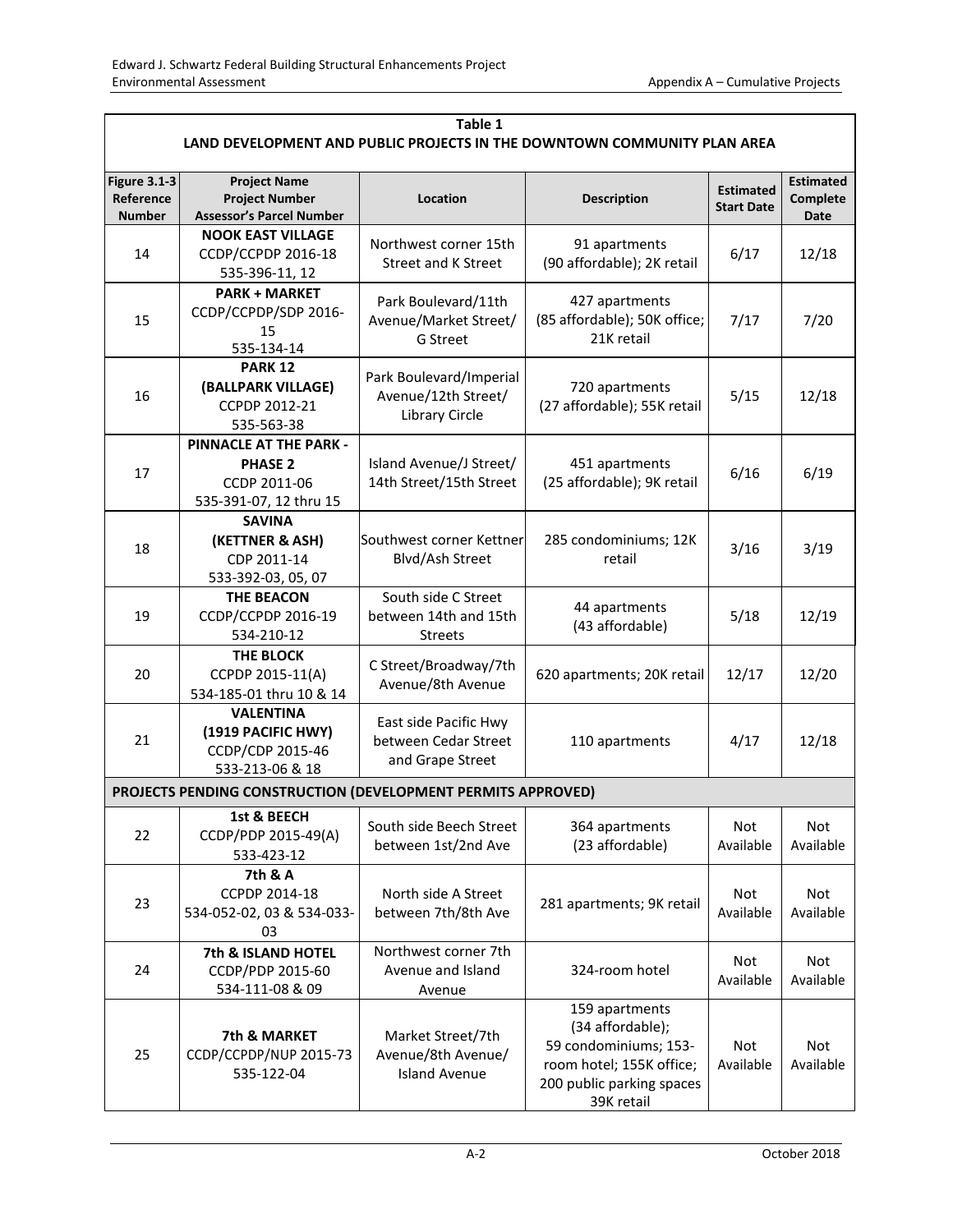| Table 1<br>LAND DEVELOPMENT AND PUBLIC PROJECTS IN THE DOWNTOWN COMMUNITY PLAN AREA |                                                                                 |                                                                        |                                                                                 |                                             |                         |  |  |
|-------------------------------------------------------------------------------------|---------------------------------------------------------------------------------|------------------------------------------------------------------------|---------------------------------------------------------------------------------|---------------------------------------------|-------------------------|--|--|
| <b>Figure 3.1-3</b><br>Reference<br>Number                                          | <b>Project Name</b><br><b>Project Number</b><br><b>Assessor's Parcel Number</b> | Location                                                               | <b>Estimated</b><br><b>Start Date</b>                                           | <b>Estimated</b><br>Complete<br><b>Date</b> |                         |  |  |
| 26                                                                                  | <b>14th &amp; COMMERCIAL</b><br>CCDP 2017-25<br>545-614-11 &<br>535-621-02      | Northeast corner 14th<br><b>Street/Commercial Street</b>               | 448 apartments<br>(444 affordable); 6K retail                                   |                                             | Not<br>Available        |  |  |
| 27                                                                                  | <b>1122 FOURTH AVENUE</b><br>SDP 2014-76<br>533-521-04, 05, 08                  | North side C Street<br>between 3rd/4th Ave                             | 282 apartments<br>(22 affordable); 12K retail                                   | Not<br>Available                            | Not<br>Available        |  |  |
| 28                                                                                  | <b>1836 COLUMBIA STREET</b><br>CCDP 2015-66<br>533-233-19                       | West side Columbia<br>Street between<br>Fir Street and Date Street     | 18 apartments                                                                   | Not<br>Available                            | Not<br>Available        |  |  |
| 29                                                                                  | 320 WEST CEDAR<br>CCDP/SDP 2016-39<br>533-353-10                                | North side C Street<br>between 14th Street and<br>15th Street          | 43 apartments<br>(5 affordable)                                                 | 7/18                                        | 12/19                   |  |  |
| 30                                                                                  | <b>450 B OFFICE BUILDING</b><br>CCDP 2017-15<br>533-435-01                      | North side B Street<br>between 4th Street and<br>5th Street            | 58K office                                                                      | Not<br>Available                            | Not<br>Available        |  |  |
| 31                                                                                  | 499 WEST ASH<br>CCDP 2016-49<br>533-402-07, 08, 09                              | Ash Street/A Street/<br>Columbia Street/State<br><b>Street</b>         | 336 apartments<br>(26 affordable); 204-room<br>hotel; 25K retail;<br>10K office | Not<br>Available                            | Not<br>Available        |  |  |
| 32                                                                                  | 777 BEECH<br>CCDP (EOT) 2006-19<br>534-032-03                                   | South side Beech Street<br>between 7th/8th Ave                         | 78 apartments; 14K retail                                                       | Not<br>Available                            | Not<br>Available        |  |  |
| 33                                                                                  | <b>AC HOTEL</b><br>GQDP/VAR/NUP 2017-27<br>535-093-17                           | 743 5th Street/744 6th<br>Street                                       | 147-room hotel; 1K retail                                                       | Not<br>Available                            | Not<br>Available        |  |  |
| 34                                                                                  | <b>CEDAR PARK</b><br>CCDP 2014-73<br>533-331-01                                 | Southeast corner India<br><b>Street and Cedar Street</b>               | 5K retail                                                                       | <b>Not</b><br>Available                     | <b>Not</b><br>Available |  |  |
| 35                                                                                  | <b>CITIPLACE</b><br>CCDP/CCPDP 2015-65<br>533-422-07,08, 13, 14                 | North side Ash Street<br>between 1st Avenue and<br><b>Front Street</b> | 147 apartments                                                                  | Not<br>Available                            | Not<br>Available        |  |  |
| 36                                                                                  | <b>CREATIVO</b><br>CCDP 2016-47<br>535-394-04                                   | Northeast corner K Street<br>and 16th Street                           | 13 apartments; 1K retail;<br>Not<br>2K office<br>Available                      |                                             | Not<br>Available        |  |  |
| 37                                                                                  | <b>EAST VILLAGE GREEN</b><br><b>PARKING GARAGE</b>                              | F/13th/G/14th Streets                                                  | 180-space parking garage<br>3/19                                                |                                             | 1/21                    |  |  |
| 38                                                                                  | <b>INDIA &amp; BEECH</b><br>CCDP/PDP 2015-48<br>533-324-16                      | Southwest corner India<br><b>Street and Beech Street</b>               | 137 apartments<br>(8 affordable); 3K retail                                     | Not<br>Available                            | Not<br>Available        |  |  |
| 39                                                                                  | <b>LUCIA NEL CIELO</b><br>CCDP 2012-37<br>535-180-03                            | 16th/17th/F/G Streets                                                  | 424 apartments; 3K retail                                                       | Not<br>Available                            | Not<br>Available        |  |  |
| 40                                                                                  | <b>MANCHESTER PACIFIC</b><br><b>GATEWAY</b><br>760-013-00                       | Broadway/Harbor<br>Drive/Pacific Hwy                                   | 1,250K office; 350K Navy<br>office; 1,390 hotel rooms;<br>160K retail           | Not<br>Available                            | Not<br>Available        |  |  |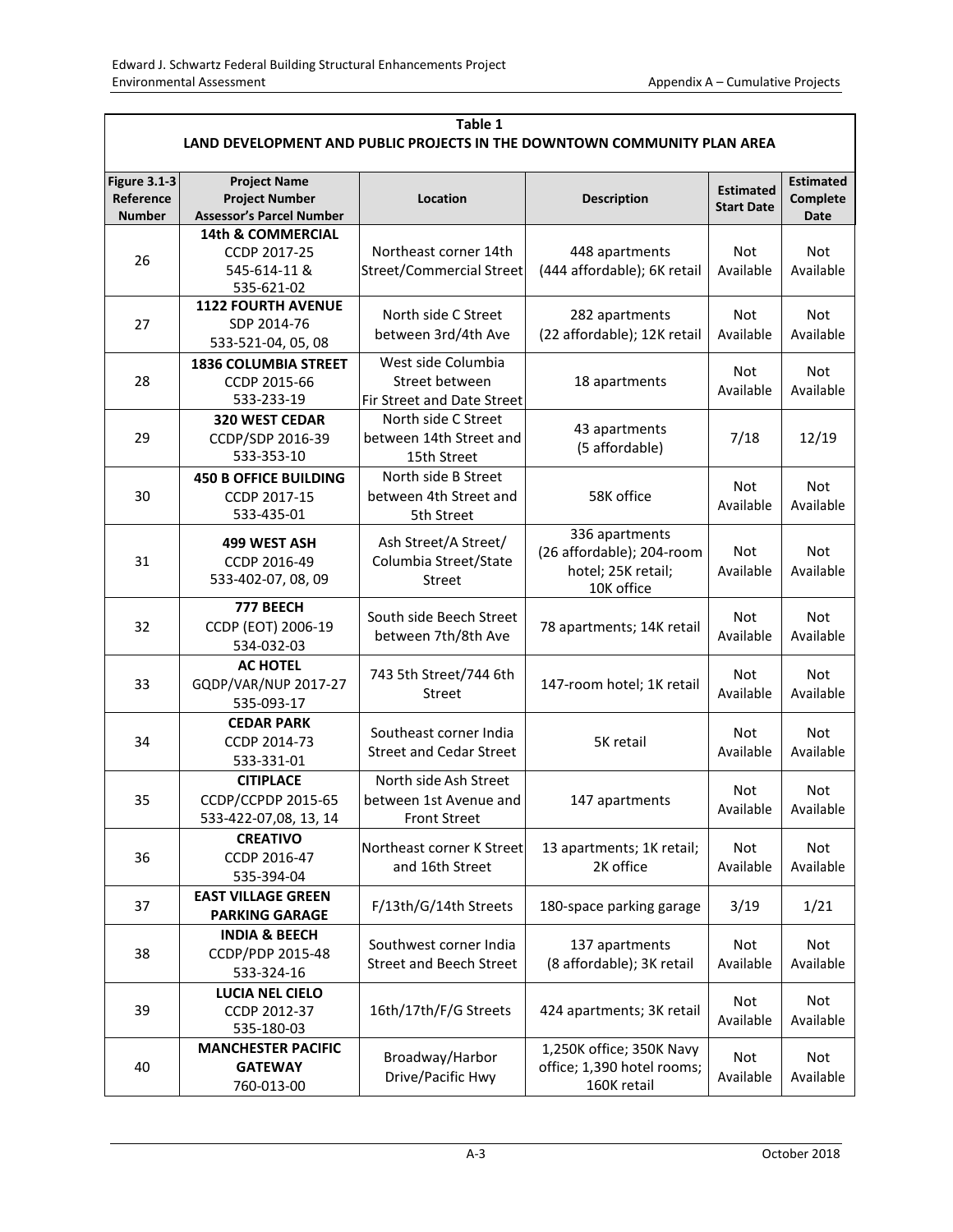| Table 1<br>LAND DEVELOPMENT AND PUBLIC PROJECTS IN THE DOWNTOWN COMMUNITY PLAN AREA |                                                                                                |                                                                    |                                               |                                       |                                      |  |  |
|-------------------------------------------------------------------------------------|------------------------------------------------------------------------------------------------|--------------------------------------------------------------------|-----------------------------------------------|---------------------------------------|--------------------------------------|--|--|
| <b>Figure 3.1-3</b><br>Reference<br><b>Number</b>                                   | <b>Project Name</b><br><b>Project Number</b><br><b>Assessor's Parcel Number</b>                | Location                                                           | <b>Description</b>                            | <b>Estimated</b><br><b>Start Date</b> | <b>Estimated</b><br>Complete<br>Date |  |  |
| 41                                                                                  | <b>McDONALD'S REMODEL</b><br>CCDP 2017-08<br>534-074-05                                        | 5K retail<br>1280 Park Blvd                                        |                                               | Not<br>Available                      | Not<br>Available                     |  |  |
| 42                                                                                  | <b>MODERA SAN DIEGO</b><br>CCDP 2016-08<br>535-374-01                                          | East side 14th between<br>K Street and L Street                    | 383 apartments                                | 9/18                                  | 3/20                                 |  |  |
| 43                                                                                  | <b>PACIFIC &amp; BROADWAY-</b><br><b>PARCEL 1</b><br>CDP 2014-71<br>533-124-01, 02, 04, 10, 11 | Northeast corner Pacific<br>Hwy and Broadway                       | 306 condominiums;<br>15K retail               | Not<br>Available                      | Not<br>Available                     |  |  |
| 44                                                                                  | <b>PACIFIC HEIGHTS</b><br>CCDP 2013-13<br>534-074-01, 15 & 16                                  | A Street/B Street/11th<br>Avenue/Park Boulevard                    | 279 apartments; 8K retail                     | Not<br>Available                      | <b>Not</b><br>Available              |  |  |
| 45                                                                                  | <b>SHAKE SHACK LITTLE ITALY</b><br>CCDP/NUP 2018-05<br>533-221-09                              | Northwest corner India<br><b>Street and Grape Street</b>           | 3K retail                                     |                                       | 4/19                                 |  |  |
| 46                                                                                  | <b>STREETLIGHTS MAKERS</b><br><b>QUARTER</b><br>CCPDP 2015-22<br>535-172-01 thru 06 & 11       | F/15th/G/16th Streets                                              | 293 apartments; 23K retail                    | Not<br>Available                      | <b>Not</b><br>Available              |  |  |
| 47                                                                                  | THE REY PHASE 2<br>CCPDP 2013-06<br>534-066-05                                                 | 8th Avenue/9th Avenue/<br>A Street/B Street                        | 459 apartments                                | Not<br>Available                      | <b>Not</b><br>Available              |  |  |
| 48                                                                                  | 5th & ASH<br>CCDP/PDP/NUP 2017-29<br>534-453-01                                                | Southeast corner 5th<br>Avenue and Ash Street                      | 154-room hotel                                | <b>Not</b><br>Available               | <b>Not</b><br>Available              |  |  |
| 49                                                                                  | 6th & A<br>CCDP/PDP 2017-05<br>534-034-03, 04, 05, 09                                          | North side A Street<br>between 6th Avenue and<br>7th Avenue        | 389 apartments<br>(29 affordable); 7K retail  | <b>Not</b><br>Available               | Not<br>Available                     |  |  |
| 50                                                                                  | 10th & E<br>CCDP/PDP/SDP 2017-46<br>534-335-09                                                 | South side E Street<br>between 10th Avenue<br>and 11th Avenue      | 365 apartments;<br>(16 affordable) 3k retail  | Not<br>Available                      | Not<br>Available                     |  |  |
| 51                                                                                  | 13th, PARK & C<br>CCDP/PDP 2017-04<br>534-206-01                                               | South side C Street<br>between Park Boulevard<br>and 13th Street   | 300 apartments; 7k retail                     | Not<br>Available                      | Not<br>Available                     |  |  |
| 52                                                                                  | 17th & G<br>CCDP 2017-39<br>535-180-25                                                         | Northeast corner G Street<br>and 17th Street                       | 88 apartments<br>(86 affordable)              | Not<br>Available                      | Not<br>Available                     |  |  |
| 53                                                                                  | 800 BROADWAY<br>CCDP/PDP 2017-06<br>534-184-03 thru 05                                         | North side Broadway<br>between 8th Avenue and<br>9th Avenue        | 384 apartments<br>(28 affordable); 22K retail | Not<br>Available                      | Not<br>Available                     |  |  |
| 54                                                                                  | <b>BAHIA VIEW</b><br>CCDP/SDP 2017-02<br>535-153-14 & 11                                       | South side Market Street<br>between 14th Street and<br>15th Street | 95 condominiums<br>(6 affordable); 7K retail  | Not<br>Available                      | Not<br>Available                     |  |  |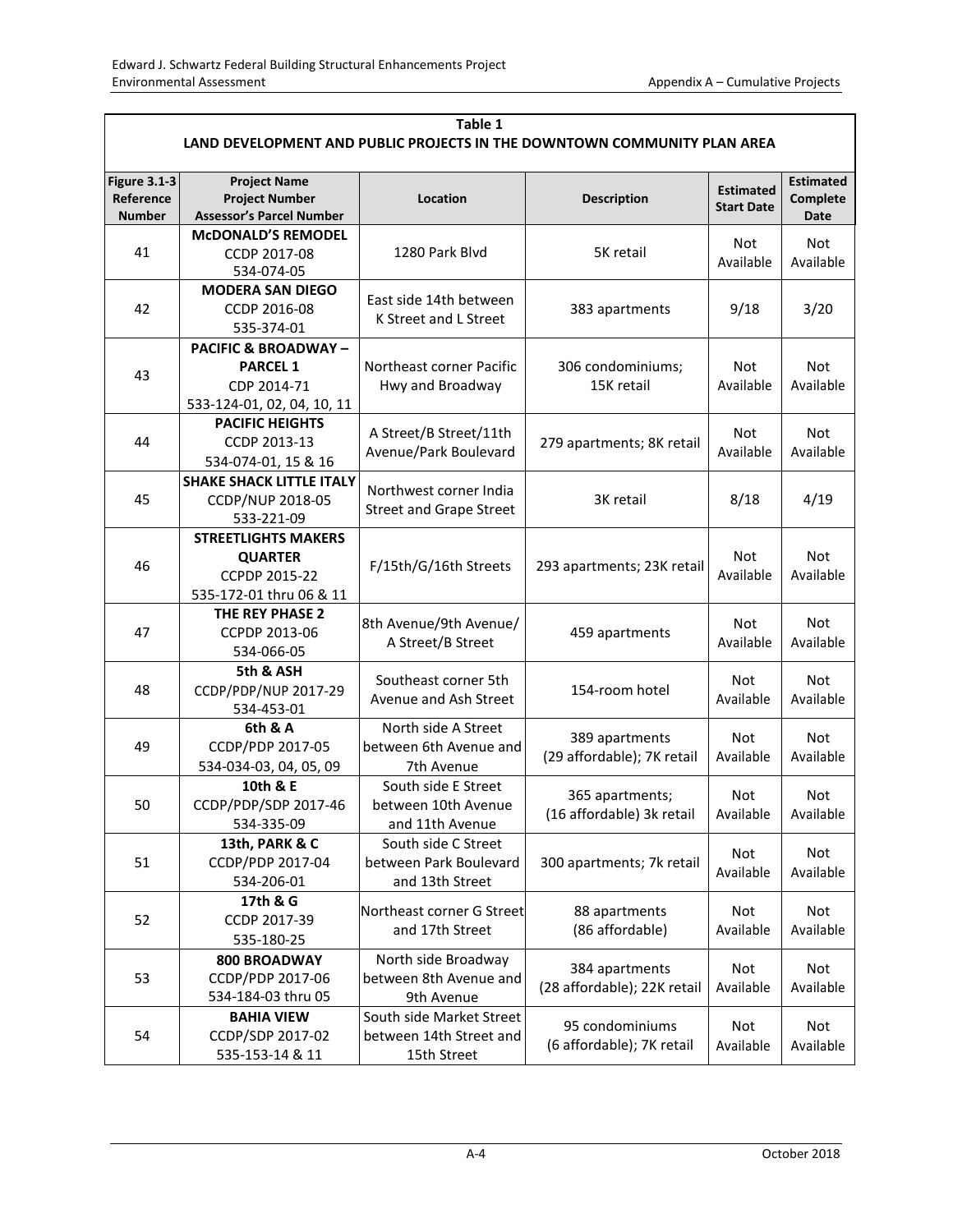| Table 1                                                                  |                                                                                         |                                                                                  |                                                   |                                       |                                      |  |  |  |
|--------------------------------------------------------------------------|-----------------------------------------------------------------------------------------|----------------------------------------------------------------------------------|---------------------------------------------------|---------------------------------------|--------------------------------------|--|--|--|
| LAND DEVELOPMENT AND PUBLIC PROJECTS IN THE DOWNTOWN COMMUNITY PLAN AREA |                                                                                         |                                                                                  |                                                   |                                       |                                      |  |  |  |
| <b>Figure 3.1-3</b><br>Reference<br><b>Number</b>                        | <b>Project Name</b><br><b>Project Number</b><br><b>Assessor's Parcel Number</b>         | Location                                                                         | <b>Description</b>                                | <b>Estimated</b><br><b>Start Date</b> | <b>Estimated</b><br>Complete<br>Date |  |  |  |
| 55                                                                       | <b>COLUMBIA &amp; HAWTHORN</b><br>CCDP/PDP 2017-19<br>533-581-01, 02, 07, 08, 11,<br>12 | South side Hawthorn<br>Street between Columbia<br><b>Street and Grape Street</b> | 33 apartments;<br>22-room hotel                   | Not<br>Available                      | Not<br>Available                     |  |  |  |
| 56                                                                       | EV 9th & ISLAND<br>CCDP/PDP 2017-30<br>535-126-0200                                     | South side Island Avenue<br>between 9th Avenue and<br>10th Avenue                | 132-room hotel                                    | Not<br>Available                      | <b>Not</b><br>Available              |  |  |  |
| 57                                                                       | <b>PINNACLE 11th &amp; E</b><br>CCDP/PDP 2017-21<br>534-334-10                          | South side E Street<br>between 11th Avenue<br>and Park Boulevard                 | 226 apartments;<br>236 condominiums;<br>6K retail | Not<br>Available                      | Not<br>Available                     |  |  |  |
| 58                                                                       | <b>STATE &amp; GRAPE</b><br>CCDP/PDP 2017-20<br>535-581-01, 02, 06, 07, 10,<br>11, 12   | Northwest corner Grape<br><b>Street and State Street</b>                         | 92 apartments;<br>56-room hotel                   | Not<br>Available                      | <b>Not</b><br>Available              |  |  |  |
| 59                                                                       | <b>EZABELLE</b><br>CCDP/PDP 2018-07<br>535-156-08                                       | 454 13th Street                                                                  | 45 apartments<br>(6 affordable)                   | Not<br>Available                      | Not<br>Available                     |  |  |  |
| 60                                                                       | <b>KETTNER &amp; HAWTHORN</b><br>CCDP/PDP 2018-08<br>533-113-01 thru 04                 | Kettner Blvd between<br>Ivy Street and Hawthorn<br>Street                        | 117K office; 13K retail                           | <b>Not</b><br>Available               | <b>Not</b><br>Available              |  |  |  |
| 61                                                                       | <b>THIRD &amp; A</b><br>CCDP/PDP 2018-16<br>533-443-02 thru 05                          | North side A Street<br>between 3rd Avenue and<br>4th Avenue                      | Not<br>270 apartments; 4K retail<br>Available     |                                       | <b>Not</b><br>Available              |  |  |  |
|                                                                          | PROJECTS COMPLETED AS OF JULY 2018                                                      |                                                                                  |                                                   |                                       |                                      |  |  |  |
|                                                                          | AV8<br>SDP 2014-15<br>533-124-01, 02, 04,<br>10 & 11                                    | East side Kettner Blvd<br>between Hawthorne<br>Street and Ivy Street             | 133 apartments; 10K retail                        | 5/16                                  | 5/18                                 |  |  |  |
|                                                                          | <b>BAYSIDE FIRE STATION</b><br>CCDP 2010-27<br>533-321-01 & 02                          | Southeast corner Pacific<br>Hwy and Cedar Street                                 | <b>Fire Station</b>                               | 4/16                                  | 5/18                                 |  |  |  |
|                                                                          | <b>MAKERS QUARTER</b><br><b>BLOCK D</b><br>CCDP 2015-58<br>534-252-12 & 13              | Northeast corner 15th<br><b>Street and F Street</b>                              | 44K office; 9K retail                             | 5/17                                  | 6/18                                 |  |  |  |
|                                                                          | <b>PACIFIC GATE</b><br>CDP 2012-23<br>533-531-03                                        | Pacific Hwy/Broadway/<br>E Street/Rail Corridor                                  | 232 condominiums;<br>12/14<br>16K retail          |                                       | 4/18                                 |  |  |  |
|                                                                          | <b>SHIFT</b><br>CCPDP 2015-20<br>535-392-08                                             | 15th Street/16th Street/<br>J Street/Island Avenue                               | 368 apartments; 18K retail                        | 3/16                                  | 6/18                                 |  |  |  |
|                                                                          | <b>HOMEPLACE SUITES</b><br>CCPDP 2014-06<br>534-031-02                                  | East side 6th Street<br>between Ash Street and<br><b>Beech Street</b>            | 98-room hotel                                     | 9/16                                  | 6/18                                 |  |  |  |